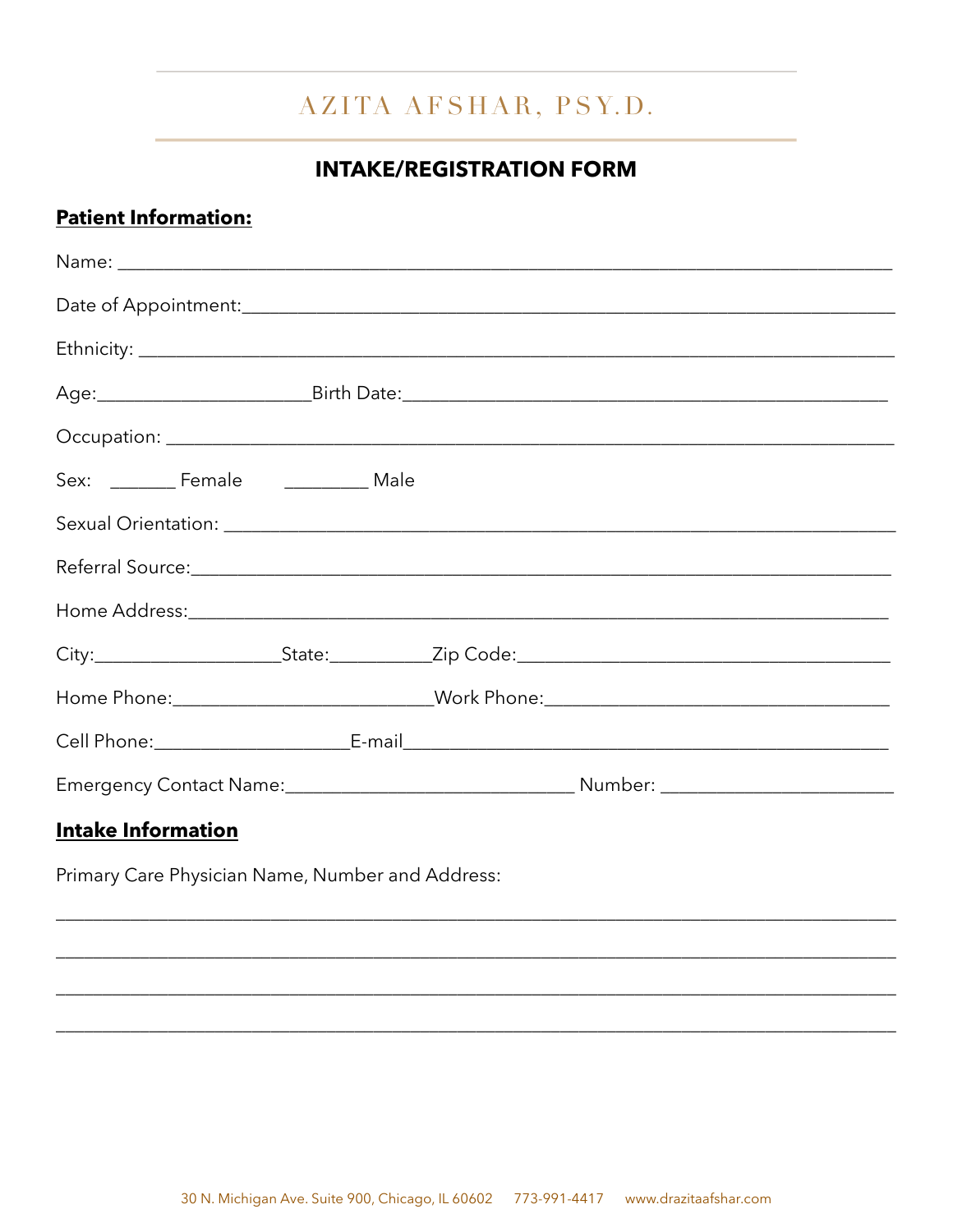Are you taking any medications: Yes\_\_\_\_No\_\_\_\_

If yes, please list:

Medication Condition Prescribing Physician Dose Start Date

What has brought you to therapy?

On the scale following please estimate the severity of your symptoms:

\_\_Mildly upsetting \_\_Moderately upsetting \_\_Very severe \_\_Extremely severe

\_\_Totally incapacitating

When did the problem(s) begin (give dates):

Please describe significant event(s) occurring at that time, or since then which may relate to the development or maintenance of the problem(s):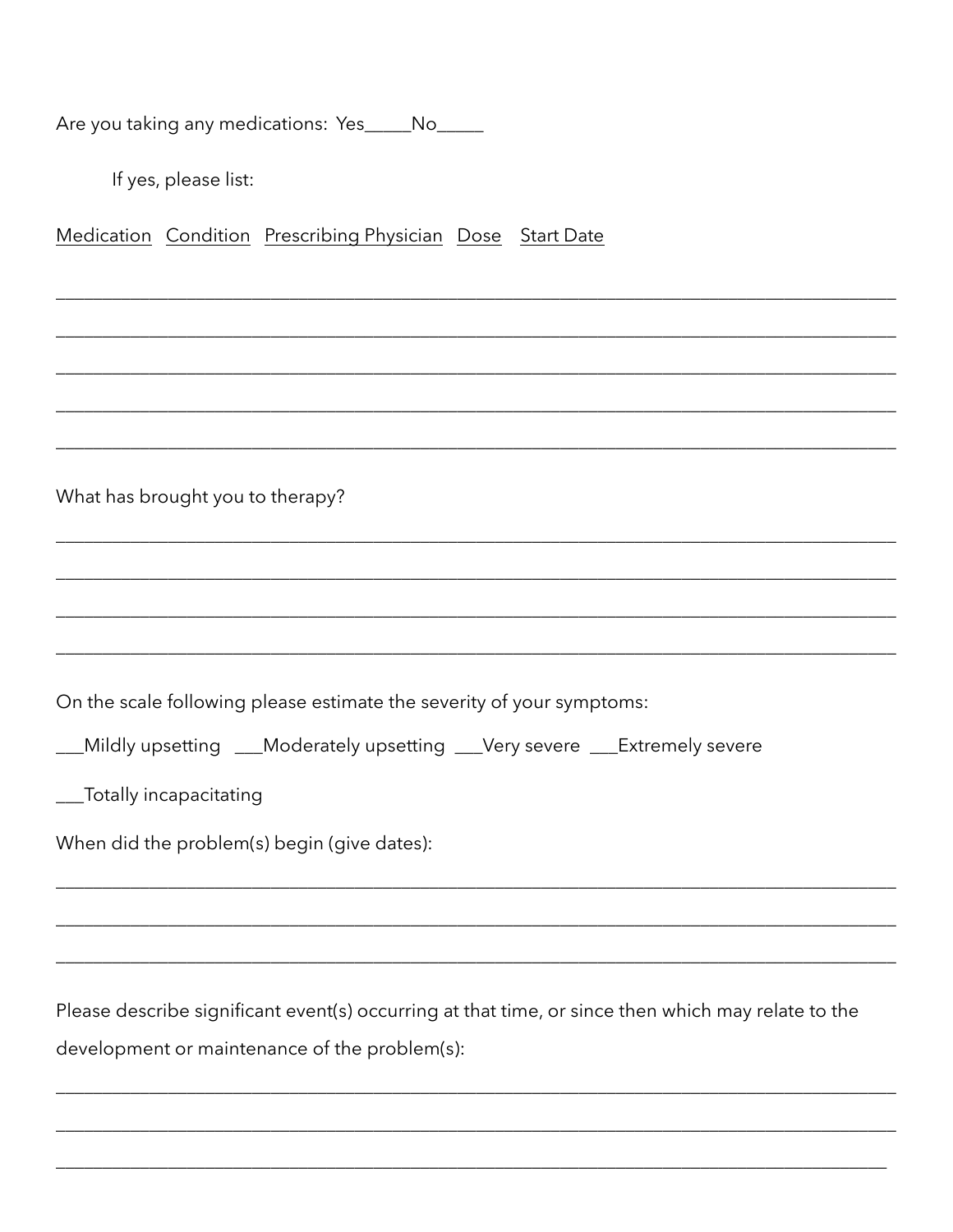Have you been in psychotherapy before or received any prior professional assistance for the problem(s)? If so, please give name(s), professional title(s), date of treatments and results:

\_\_\_\_\_\_\_\_\_\_\_\_\_\_\_\_\_\_\_\_\_\_\_\_\_\_\_\_\_\_\_\_\_\_\_\_\_\_\_\_\_\_\_\_\_\_\_\_\_\_\_\_\_\_\_\_\_\_\_\_\_\_\_\_\_\_\_\_\_\_\_\_\_\_\_\_\_\_\_\_\_\_\_\_\_\_\_\_\_\_

\_\_\_\_\_\_\_\_\_\_\_\_\_\_\_\_\_\_\_\_\_\_\_\_\_\_\_\_\_\_\_\_\_\_\_\_\_\_\_\_\_\_\_\_\_\_\_\_\_\_\_\_\_\_\_\_\_\_\_\_\_\_\_\_\_\_\_\_\_\_\_\_\_\_\_\_\_\_\_\_\_\_\_\_\_\_\_\_\_\_

\_\_\_\_\_\_\_\_\_\_\_\_\_\_\_\_\_\_\_\_\_\_\_\_\_\_\_\_\_\_\_\_\_\_\_\_\_\_\_\_\_\_\_\_\_\_\_\_\_\_\_\_\_\_\_\_\_\_\_\_\_\_\_\_\_\_\_\_\_\_\_\_\_\_\_\_\_\_\_\_\_\_\_\_\_\_\_\_\_\_

\_\_\_\_\_\_\_\_\_\_\_\_\_\_\_\_\_\_\_\_\_\_\_\_\_\_\_\_\_\_\_\_\_\_\_\_\_\_\_\_\_\_\_\_\_\_\_\_\_\_\_\_\_\_\_\_\_\_\_\_\_\_\_\_\_\_\_\_\_\_\_\_\_\_\_\_\_\_\_\_\_\_\_\_\_\_\_\_\_\_

Please check any of the following that apply to you:

| Impulsive reactions                                                                 | Concentration problems                      |  |  |  |
|-------------------------------------------------------------------------------------|---------------------------------------------|--|--|--|
| Sleep disturbances                                                                  | Compulsions or Obsessions                   |  |  |  |
| <b>Excessive crying</b>                                                             | Outbursts of temper                         |  |  |  |
| Feelings of hopelessness                                                            | Eating problems (restrictive or binge type) |  |  |  |
| Unmotivated                                                                         | Loss of Appetite                            |  |  |  |
| Drink too much (please indicate below how often and date of last drinking episode): |                                             |  |  |  |

\_\_\_Take drugs (please indicate below which drugs you take and date of last use):

- \_\_\_Preoccupation w/ body-image \_\_\_Social withdrawal
- \_\_\_Panic/anxiety attacks \_\_\_Insomnia
- \_\_\_Sexual problems \_\_\_Academic/vocational problems
- \_\_\_Suicide attempts \_\_\_Bereavement/grief
- Lacktrian Chronic pain and the contract pain and procrastination
- \_\_\_Take too many risks \_\_\_Domestic/partner abuse or violence
- \_\_\_Childhood abuse history \_\_\_Sexual abuse history/trauma
- \_\_\_Social oppression \_\_\_Suicidal thoughts
- \_\_\_Self-worth challenges \_\_\_Use of prescription medications (outside of prescribed purpose)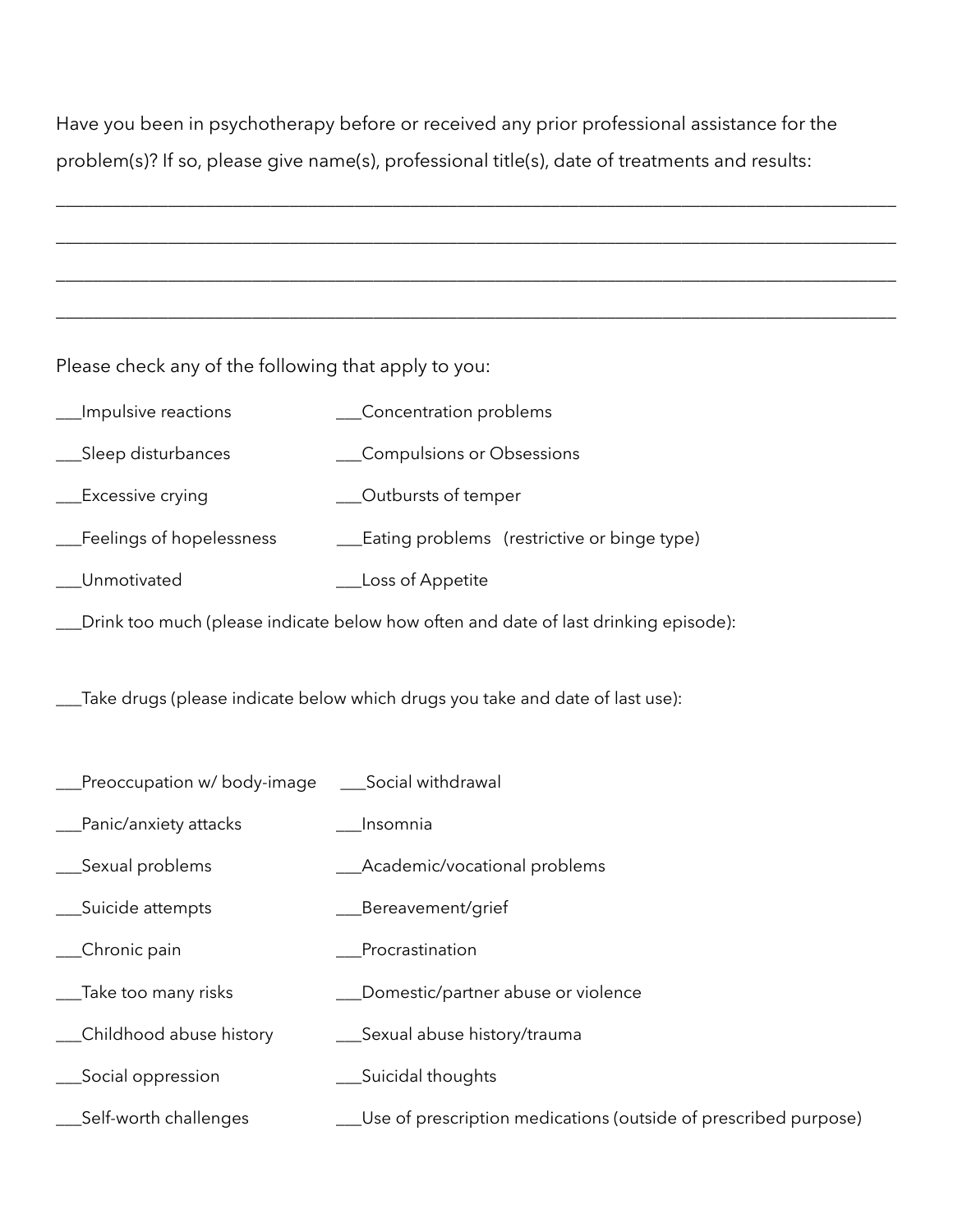In general, how often do you experience the things that you marked above:

|                            | <b>None Common Common Common Common Common Common Common Common Common Common Common Common Common Common Common C</b> |                                                                                                      |
|----------------------------|------------------------------------------------------------------------------------------------------------------------|------------------------------------------------------------------------------------------------------|
|                            |                                                                                                                        | Is there a history of mental health diagnoses or concerns in your family? If yes, please list below: |
|                            |                                                                                                                        |                                                                                                      |
|                            |                                                                                                                        |                                                                                                      |
|                            |                                                                                                                        |                                                                                                      |
|                            |                                                                                                                        | Do you have any current concerns about your physical health? Please                                  |
|                            |                                                                                                                        |                                                                                                      |
|                            |                                                                                                                        | Have you ever been hospitalized? If so, please provide dates and reason(s) for hospitalization:      |
|                            |                                                                                                                        |                                                                                                      |
|                            |                                                                                                                        |                                                                                                      |
|                            |                                                                                                                        | Previous suicidal gestures, attempts or thoughts: Yes_____No____                                     |
|                            |                                                                                                                        | If you marked "yes," please indicate when and how often it occurred, how long it lasted, and         |
| how or if it was resolved: |                                                                                                                        |                                                                                                      |
|                            |                                                                                                                        |                                                                                                      |
|                            |                                                                                                                        |                                                                                                      |
|                            |                                                                                                                        |                                                                                                      |
|                            |                                                                                                                        |                                                                                                      |